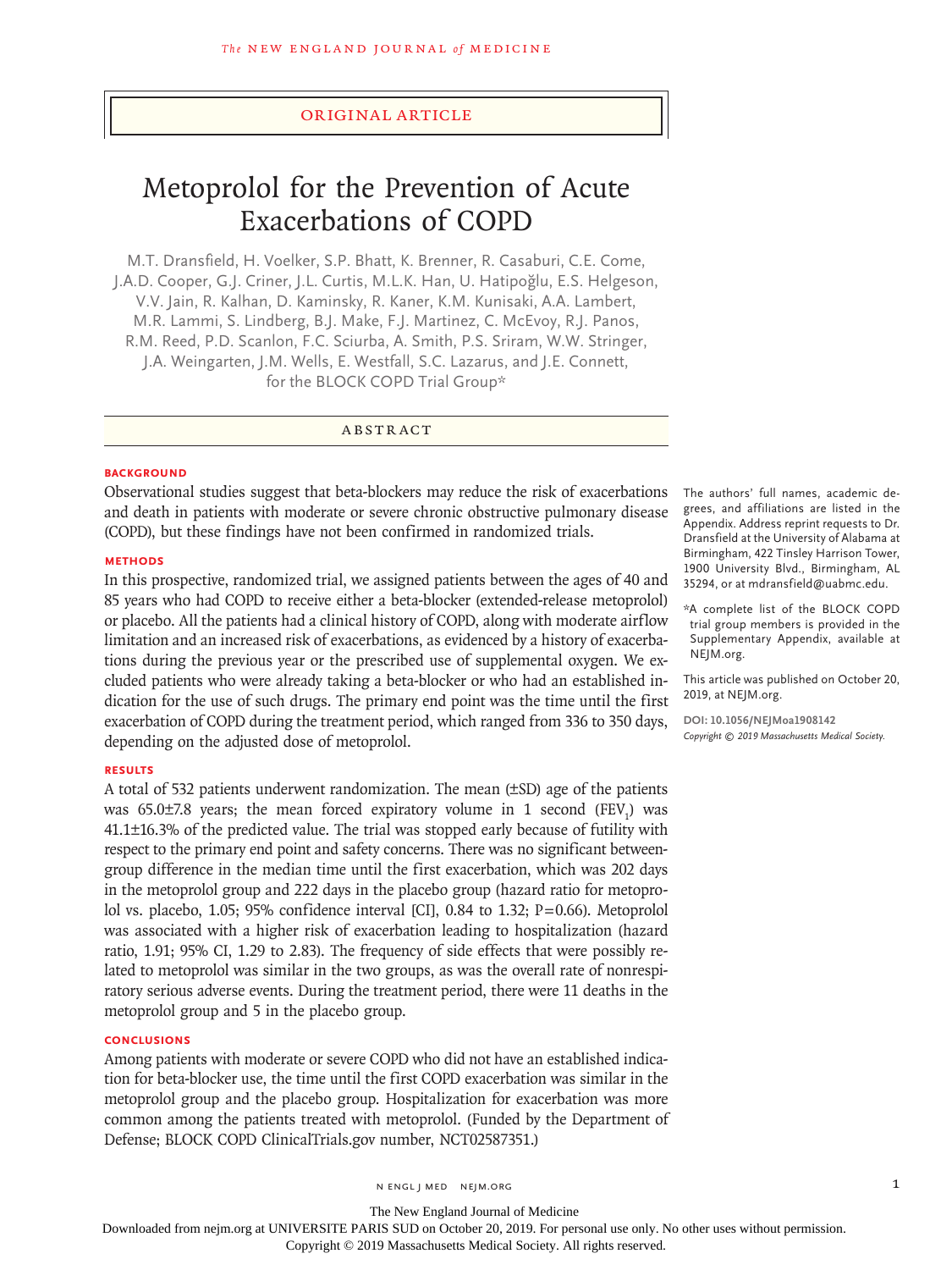FRONIC OBSTRUCTIVE PULMONARY DIS-<br>ease (COPD) is the third leading cause of<br>death worldwide. Most of COPD-related<br>morbidity, mortality, and health care costs are ease (COPD) is the third leading cause of death worldwide. Most of COPD-related morbidity, mortality, and health care costs are driven by exacerbations, particularly those leading to hospitalization.<sup>1,2</sup> Since many patients have such exacerbations despite maintenance therapy, new approaches to treatment are needed.<sup>2</sup>

An exacerbation of COPD may be triggered or made more severe by underlying cardiovascular disease.3 Patients with COPD have up to five times the risk of cardiovascular disease as agematched controls,<sup>4</sup> and cardiovascular disease has been shown to be a risk factor for COPD exacerbations,<sup>5</sup> hospitalization for exacerbations,<sup>6</sup> in-hospital death, $7,8$  and reduced survival. $9,10$ 

It is well established that beta-blockers reduce mortality in patients after myocardial infarction $11$ and in those with heart failure.12 Patients with COPD are often not treated with this class of medications, even when they have an evidencebased indication for the use of such drugs, because of concern about possible adverse effects on lung function.13,14 This practice pattern persists despite multiple observational studies suggesting that beta-blockers benefit patients with COPD and coexisting cardiovascular disease, with outcomes similar to those observed in patients without COPD.13,15,16 Several nonrandomized observational studies involving patients with COPD have also suggested that beta-blockers reduce the risk of exacerbations and death, regardless of the presence of cardiac disease.17-20 However, these observational data are subject to biases, which has precluded determinations regarding cause and effect.<sup>21</sup>

In the BLOCK COPD (Beta-Blockers for the Prevention of Acute Exacerbations of Chronic Obstructive Pulmonary Disease) trial, we investigated the effect of the beta-blocker metoprolol, as compared with placebo, on the risk of COPD exacerbations among patients who were at high risk for such events.<sup>22</sup> We hypothesized that the use of metoprolol would lower the risk of exacerbations in these patients without having an adverse effect on lung function, results on a 6-minute walk test, dyspnea, or quality of life.

### METHODS

### **Trial Design and Oversight**

We conducted this placebo-controlled, doubleblind, prospective, randomized trial at 26 centers in the United States. The trial protocol, which was approved by the data and safety monitoring committee and the institutional review board at each trial center, is available with the full text of this article at NEJM.org. The Department of Defense funded the trial but had no role in its design, in the accrual or analysis of the data, or in the preparation of the manuscript. No commercial entity was involved in the trial. Written informed consent was obtained from all the patients.

# **Inclusion and Exclusion Criteria**

We enrolled patients between the ages of 40 and 85 years who had received a clinical diagnosis of COPD and who had at least moderate airflow limitation, as defined by the Global Initiative for Obstructive Lung Disease  $(GOLD)$ ,<sup>2</sup> as follows: a forced expiratory volume in 1 second  $(FEV<sub>1</sub>)$  of less than 80% of the predicted value after bronchodilation and a ratio of the  $\text{FEV}_1$  to the forced vital capacity (FVC) of less than 0.70. We recruited patients who were at increased risk for exacerbations as indicated by at least one of the following factors: the receipt of a course of systemic glucocorticoids or antibiotic agents for respiratory problems during the previous year, a visit to an emergency department or hospitalization for a COPD exacerbation during the previous year, or the receipt of a prescription for supplemental oxygen for use at home for the treatment of COPD. The inclusion criteria were a resting heart rate between 65 and 120 beats per minute and a resting systolic blood pressure of more than 100 mm Hg. We excluded patients who had a proven indication for the use of a beta-blocker, including a history of myocardial infarction or revascularization within the previous 36 months or heart failure with a known left ventricular ejection fraction of less than 40%.<sup>23,24</sup>

# **Randomization and Intervention**

Randomization was performed by a computer algorithm by means of an interactive website linked to the data coordinating center. The starting dose was one 50-mg tablet of metoprolol or matching placebo taken orally daily. Metoprolol was purchased for use in the trial; matching placebo was manufactured at the Current Good Manufacturing Practices Facility at the Temple University School of Pharmacy. For 42 days after randomization, patients underwent a dose-adjustment period on the basis of their

The New England Journal of Medicine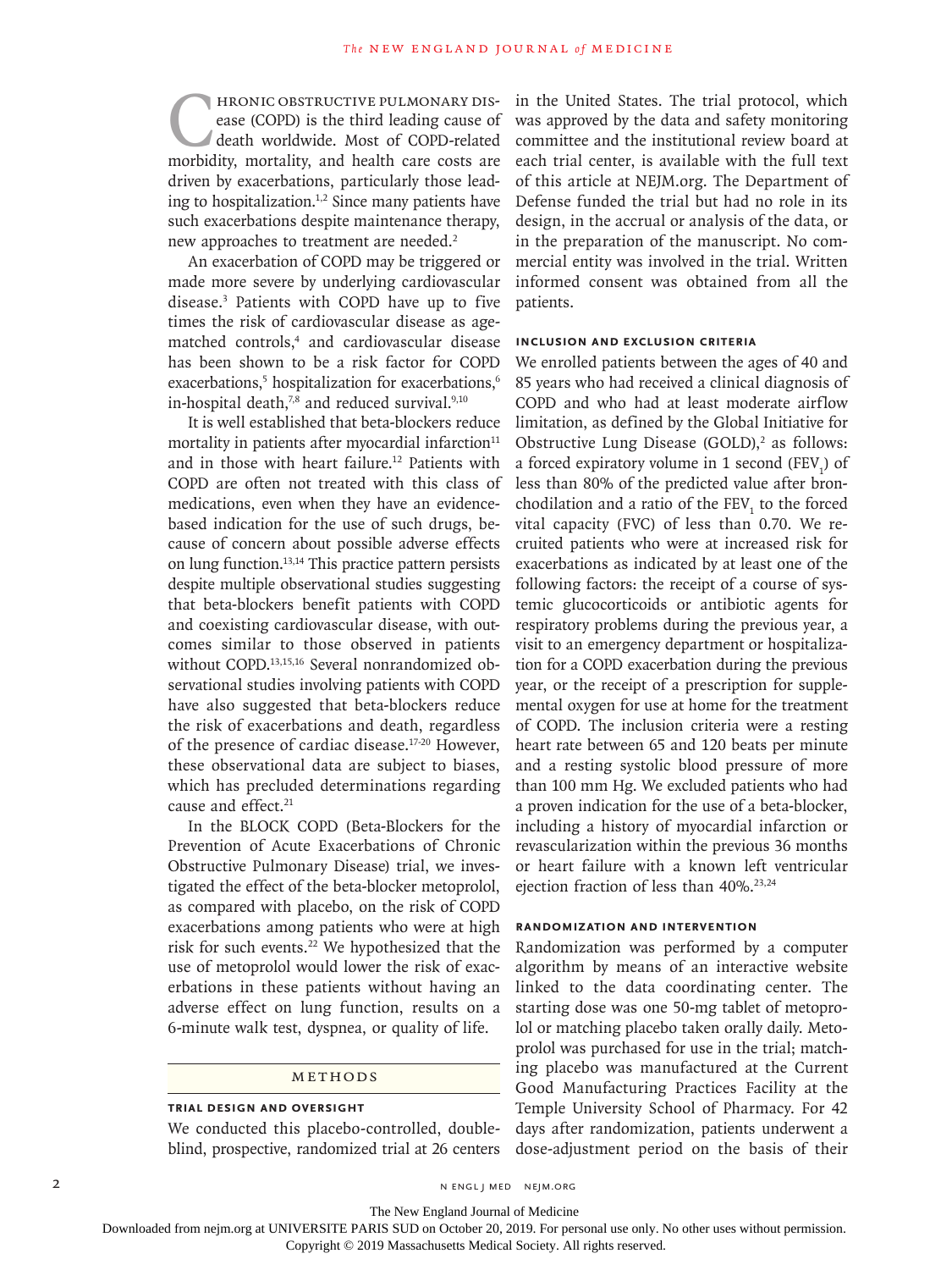heart rate, systolic blood pressure, changes in FEV<sub>1</sub>, and assessment of possible beta-blocker side effects. This dose adjustment resulted in a final daily dose of 25 mg, 50 mg, or 100 mg. Patients were followed until completion of the day 336 visit, after which they were weaned off either metoprolol or placebo, and were monitored for symptoms of beta-blocker withdrawal until the day 378 visit.

# **Primary and Secondary End Points**

The primary end point was the median time until the first COPD exacerbation of any severity during the treatment period, which was defined as the period from randomization to day 336 for the patients receiving a final dose of 25 mg of metoprolol or placebo or until day 350 for those receiving a dose of 50 mg or 100 mg. This difference in treatment period according to dose was due to the additional time necessary to wean patients from the 50-mg and 100-mg dose levels.

An exacerbation of COPD was defined as an increase in or a new onset of two or more of the following symptoms: cough, sputum production, wheezing, dyspnea, or chest tightness that led to treatment with antibiotics or systemic glucocorticoids for at least 3 days.<sup>25,26</sup> The severity of the exacerbation was graded according to the following scale: mild (involving only home management, with or without contact with a health care provider), moderate (leading to a visit to an emergency department), severe (leading to hospitalization), and very severe (leading to intubation and mechanical ventilation). Key secondary end points included the rate of COPD exacerbations, all-cause mortality, all-cause hospitalization, results of spirometry, distance on the 6-minute walk test, dyspnea assessments, and measures of quality of life.

# **Trial Visits**

During in-clinic visits and telephone calls, the patients were queried regarding the efficacy and safety of the trial treatment, including providing details regarding any possible beta-blocker side effects. Spirometry and 6-minute walk tests were performed according to American Thoracic Society-European Respiratory Society guidelines.<sup>27,28</sup> Data regarding spirometry that was performed after bronchodilation are presented as a percentage of predicted reference values.<sup>29</sup> We evaluated the patients' disease-specific quality of life using scores on the St. George's Respiratory Question-

naire<sup>30</sup> and the COPD Assessment Test<sup>31</sup> and assessed the level of dyspnea using the modified Medical Research Council (mMRC) scale<sup>32</sup> and the San Diego Shortness of Breath Questionnaire<sup>33</sup> (SOBQ). In addition, we measured the 6-minute walk distance at baseline, at the day 112 visit, and at the day 336 visit. (Scores on the St. George's Respiratory Questionnaire range from 0 to 100, with lower scores indicating better functioning and with a minimal clinically important difference [MCID] of 4 points.<sup>30</sup> Scores on the COPD Assessment Test range from 0 to 40, with lower scores indicating better functioning and with a MCID of 2 points.<sup>31</sup> Scores for dyspnea on the mMRC scale range from 0 to 4, with higher scores indicating more severe breathlessness.32 Scores on the San Diego Shortness of Breath Questionnaire range from 0 to 120, with higher scores indicating more severe breathlessness and with an MCID of 5 points.<sup>33</sup>)

# **Monitoring Plan, Interim Analysis, and Early Termination**

The data and safety monitoring committee met approximately every 6 months to review recruitment, follow-up rates, safety, and efficacy results. Reviews of outcome data involved multiple statistical testing procedures performed on a set of accumulating data, with the use of a sequential monitoring plan based on the alpha spending approach.34

After the first interim analysis on November 30, 2018, the committee recommended that the trial be continued but planned to reconvene before the second interim analysis to review serious adverse events. On March 21, 2019, the committee recommended that the trial be stopped on the basis of the conditional power analyses and concern about safety. (Details regarding the power analyses are provided in the Supplementary Appendix, available at NEJM.org.) Patients who had not yet completed the day 336 visit were contacted early to undergo final assessments and begin weaning from metoprolol or placebo, according to the protocol.

# **Statistical Analysis**

We based the sample size and considerations for statistical power on the primary end point of the time until the first exacerbation of COPD. On the basis of data from previous clinical trials of a similar design, $25,26$  we estimated that 65% of the patients in the placebo group would have an

n engl j med nejm.org 3

The New England Journal of Medicine

Downloaded from nejm.org at UNIVERSITE PARIS SUD on October 20, 2019. For personal use only. No other uses without permission.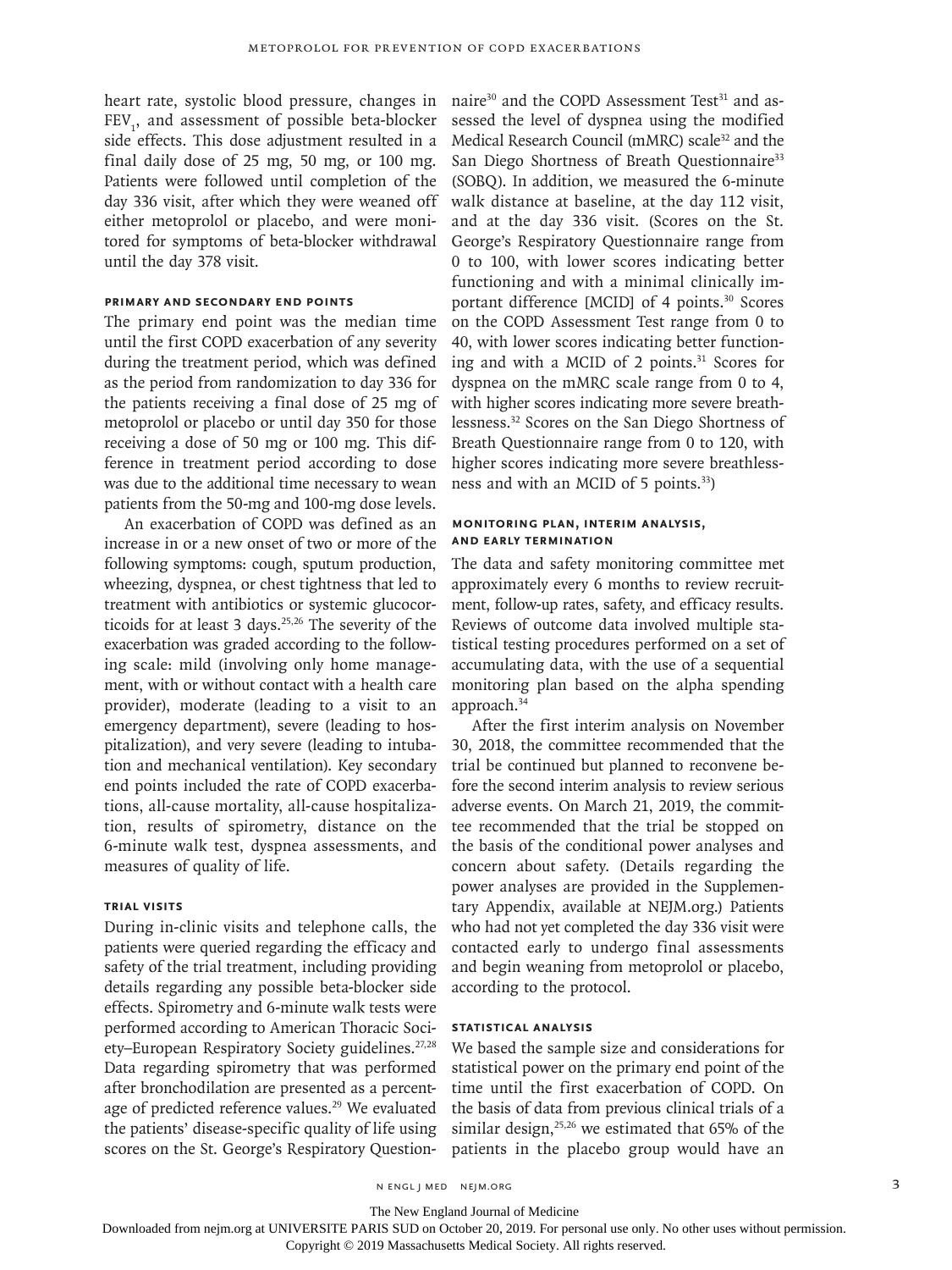exacerbation during the 1-year trial and that metoprolol would reduce this risk to 55%. Sample-size calculations that included a twosided alpha level of 0.05 and a trial power of 90% indicated we would need to enroll 1028 patients on the assumption of a loss to follow-up of approximately 12%.

The primary analysis was based on Kaplan– Meier survival curves that described the probability of remaining exacerbation-free in each of the two groups. We used the log-rank test to compare the two curves. As secondary analyses, we used both unadjusted and adjusted Cox proportional-hazards models to assess the association between the trial-group assignment and the time until the first COPD exacerbation. Adjusted models included the covariates of race, sex, baseline age,  $FEV<sub>1</sub>$  as a percentage of the predicted value, smoking status, heart rate greater than the median value, number of hospitalizations for COPD during the previous year, number of exacerbations treated with glucocorticoids or antibiotics during the previous year, use of supplemental oxygen, scores on the COPD Assessment Test and the mMRC scale, and trial center.

We used Kaplan–Meier methods and Cox models to perform similar analyses of overall survival and used negative binomial regression models to analyze exacerbation rates. We used Student's t-tests to compare annualized rates of hospitalization and nonfatal serious adverse events and used mixed-effects models with patient-specific random intercepts to compare between-group differences in changes in continuous measures of secondary end points. All the analyses are based on the intention-to-treat principle.

#### Results

# **Patients**

From May 2016 through March 2019, a total of 532 patients underwent randomization (268 to the metoprolol group and 264 to the placebo group). The most common reasons for exclusion were not meeting the spirometric criteria for COPD or a resting heart rate that was out of the mandated range. Details regarding screening, randomization, and follow-up are provided in Figure 1.

The demographic and clinical characteristics of the patients at baseline are provided in Table 1, with a full list provided in Table S1 in the Supplementary Appendix. The mean (±SD) age of the patients was 65.0±7.8 years, the mean  $FEV<sub>1</sub>$  was 41.1±16.3% of the predicted value, and the mean smoking exposure was 50.1±29.1 pack-years.

# **COPD Exacerbations**

There was no significant between-group difference in the median time until the first exacerbation, which was 202 days (95% confidence interval [CI], 162 to 282) in the metoprolol group and 222 days (95% CI, 189 to 295) in the placebo group (Fig. 2A). The unadjusted hazard ratio for the comparison between metoprolol and placebo was 1.05 (95% CI, 0.84 to 1.32; P=0.66), which was similar after adjustment (hazard ratio, 1.12; 95% CI, 0.88 to 1.42). For the time until the first exacerbation of moderate severity or greater, the unadjusted hazard ratio was 1.47 (95% CI, 1.06 to 2.04) and the adjusted hazard ratio was 1.46 (95% CI, 1.03 to 2.06) (Fig. S1A). For severe or very severe exacerbations, the unadjusted and adjusted hazard ratios were 1.91 (95% CI, 1.29 to 2.83) and 2.08 (95% CI, 1.37 to 3.14), respectively (Fig. 2B). The result of the subgroup analysis of the risk of exacerbation is provided in Figure S2.

We found no evidence of a between-group difference in the overall rates of exacerbation, with a rate per person-year of 1.40 (95% CI, 1.21 to 1.61) in the metoprolol group and 1.33 (95% CI, 1.15 to 1.54) in the placebo group (rate ratio, 1.05; 95% CI, 0.85 to 1.28). There was evidence that the metoprolol group had a higher rate of more severe exacerbation than the placebo group, with a rate ratio of 1.51 (95% CI, 1.00 to 2.29) for severe exacerbation and 3.71 (95% CI, 1.10 to 16.98) for very severe exacerbation (Table 2 and Fig. S3).

# **Mortality**

During the treatment period, there were 11 deaths in the metoprolol group and 5 in the placebo group, with unadjusted and adjusted hazard ratios for death of 2.18 (95% CI, 0.76 to 6.29) and 2.13 (95% CI, 0.69 to 6.42), respectively (Fig. S1B). The majority of deaths in the metoprolol group were attributed to COPD (7, vs. 1

4 n engl j med nejm.org nejm.org neighborhood in the negative media in the negative media in the negative media in the negative media in the negative media in the negative media in the negative media in the negative media

The New England Journal of Medicine

Downloaded from nejm.org at UNIVERSITE PARIS SUD on October 20, 2019. For personal use only. No other uses without permission.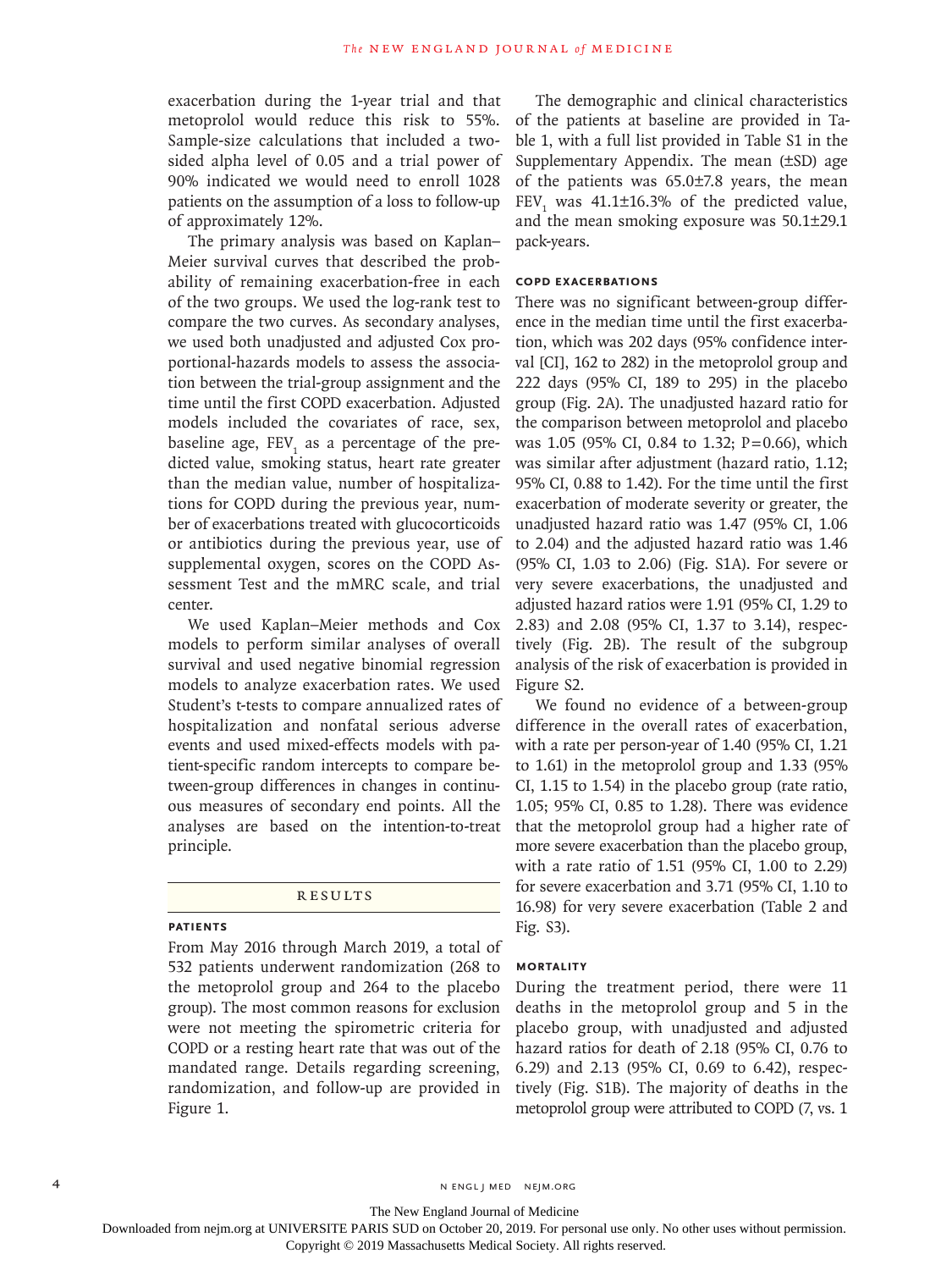

# **Figure 1. Screening, Randomization, and Follow-up.**

Among the 145 patients who were excluded from the trial, several had more than one reason for exclusion. Patients were excluded from the trial if they had a class I indication for receipt of a beta-blocker (a history of myocardial infarction or revascularization within the previous 36 months or heart failure with a known left ventricular ejection fraction of less than 40%), according to the guidelines of the American College of Cardiology and the American Heart Association. ECG denotes electrocardiography, FEV<sub>1</sub> forced expiratory volume in 1 second, and FVC forced vital capacity.

in the placebo group) (Table 3). After the treat-**Hospitalization and Nonfatal Serious**  ment period, there were 3 additional deaths in the metoprolol group (at 10 to 277 days after the The rate of hospitalization for any cause was last dose) and 4 additional deaths in the placebo group (at 10 to 26 days after the last dose).

# **Adverse Events**

0.66 per person-year (95% CI, 0.47 to 0.86) in the metoprolol group and 0.42 per person-year

The New England Journal of Medicine

Downloaded from nejm.org at UNIVERSITE PARIS SUD on October 20, 2019. For personal use only. No other uses without permission.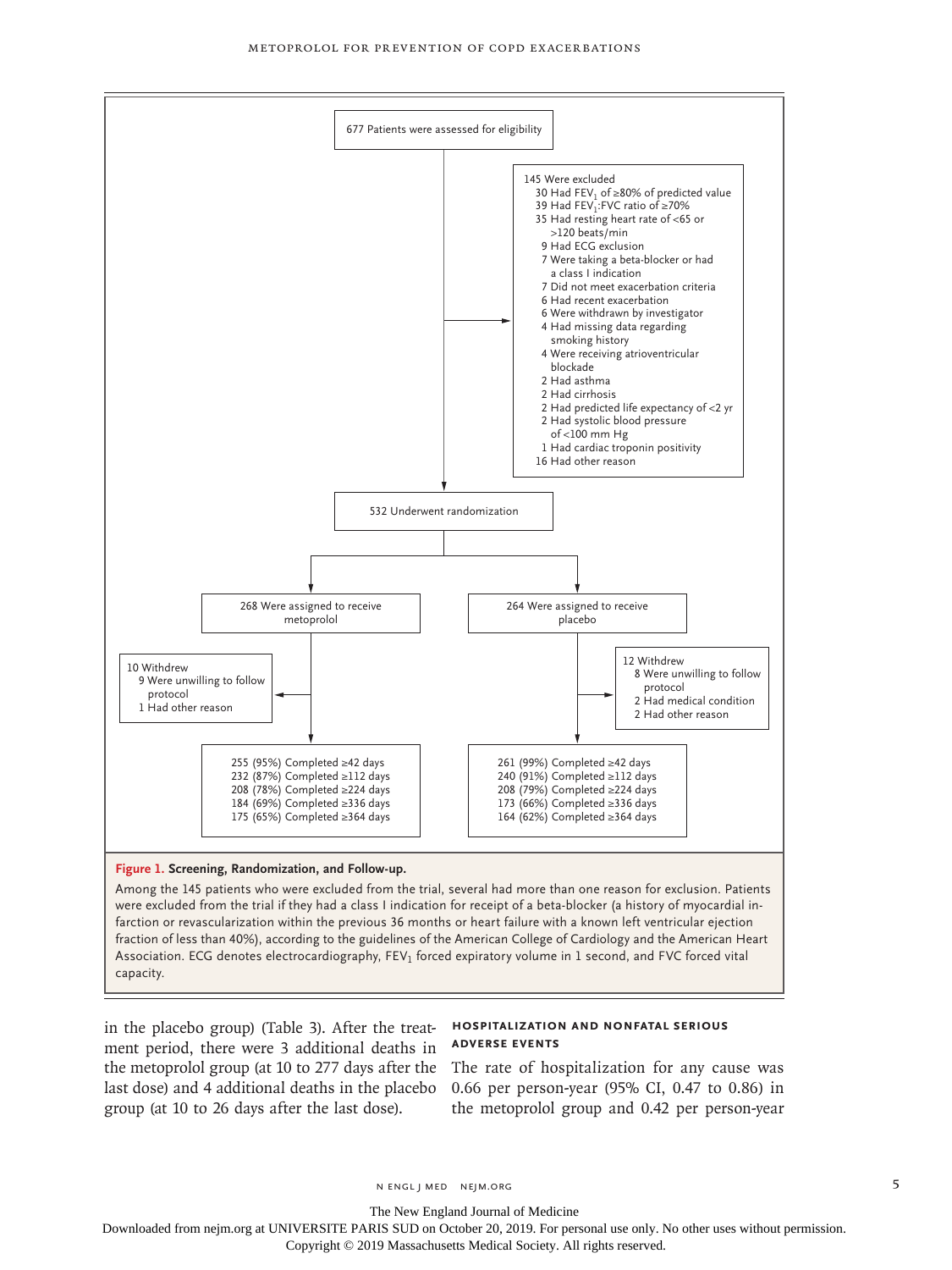| Table 1. Characteristics of the Patients at Baseline.*                                          |                           |                        |  |  |  |  |
|-------------------------------------------------------------------------------------------------|---------------------------|------------------------|--|--|--|--|
| Characteristic                                                                                  | Metoprolol<br>$(N = 268)$ | Placebo<br>$(N = 264)$ |  |  |  |  |
| $Age - yr$                                                                                      | $65.2 \pm 7.6$            | $64.8 \pm 7.9$         |  |  |  |  |
| Race - no. (%) <sup>+</sup>                                                                     |                           |                        |  |  |  |  |
| White                                                                                           | 178 (66.4)                | 194 (73.5)             |  |  |  |  |
| <b>Black</b>                                                                                    | 83 (31.0)                 | 60(22.7)               |  |  |  |  |
| Other                                                                                           | 7(2.6)                    | 10(3.8)                |  |  |  |  |
| Female sex - no. (%)                                                                            | 124 (46.3)                | 123 (46.6)             |  |  |  |  |
| $FEV1$ after bronchodilation - % of predicted value                                             | $41.3 \pm 16.3$           | $40.8 \pm 16.2$        |  |  |  |  |
| $FEV_1: FVC$ ratio - %                                                                          | $44.2 + 11.7$             | $45.2 + 21.6$          |  |  |  |  |
| Smoking history                                                                                 |                           |                        |  |  |  |  |
| No. of pack-yr                                                                                  | $50.7 + 28.7$             | $49.5 \pm 29.6$        |  |  |  |  |
| Current smoker - no. (%)                                                                        | 95 (35.4)                 | 71 (26.9)              |  |  |  |  |
| COPD medication - no. (%)                                                                       |                           |                        |  |  |  |  |
| Inhaled glucocorticoid, LABA, and LAMA                                                          | 154(57.5)                 | 160(60.6)              |  |  |  |  |
| Inhaled glucocorticoid and LABA                                                                 | 45 (16.8)                 | 51 (19.3)              |  |  |  |  |
| LAMA only                                                                                       | 20(7.5)                   | 17(6.4)                |  |  |  |  |
| LABA and LAMA                                                                                   | 11(4.1)                   | 13(4.9)                |  |  |  |  |
| Inhaled glucocorticoid and LAMA                                                                 | 8(3.0)                    | 6(2.3)                 |  |  |  |  |
| Inhaled glucocorticoid only                                                                     | 5(1.9)                    | 2(0.8)                 |  |  |  |  |
| Other                                                                                           | 25(9.3)                   | 15(5.7)                |  |  |  |  |
| Heart rate - beats/min                                                                          | $85.5 \pm 10.8$           | $83.6 \pm 11.7$        |  |  |  |  |
| Blood pressure - mm Hg                                                                          |                           |                        |  |  |  |  |
| Systolic                                                                                        | $128.4 \pm 16.5$          | $130.6 \pm 15.9$       |  |  |  |  |
| <b>Diastolic</b>                                                                                | $77.2 + 9.2$              | $76.8 + 9.1$           |  |  |  |  |
| No. of courses of systemic glucocorticoids or antibiotic use<br>in previous 12 mo               | $1.9 + 1.5$               | $1.9 + 1.7$            |  |  |  |  |
| No. of hospitalizations in previous 12 mo                                                       | $0.7 + 1.0$               | $0.5 \pm 1.2$          |  |  |  |  |
| Score on COPD Assessment Test:                                                                  | $20.1 \pm 7.3$            | $21.3 \pm 7.3$         |  |  |  |  |
| Score of >1 on modified Medical Research Council scale - no. (%) [                              | 164(61.2)                 | 169(64.0)              |  |  |  |  |
| Enrollment criteria — no. (%)                                                                   |                           |                        |  |  |  |  |
| Systemic glucocorticoid or antibiotic use in previous 12 mo                                     | 246 (91.8)                | 228 (86.4)             |  |  |  |  |
| COPD exacerbation leading to emergency department visit<br>or hospitalization in previous 12 mo | 168 (62.7)                | 133 (50.4)             |  |  |  |  |
| Prescription or use of supplemental oxygen in previous 12 mo                                    | 106(39.6)                 | 106(40.2)              |  |  |  |  |

\* Plus–minus values are means ±SD. Percentages may not total 100 because of rounding. COPD denotes chronic obstructive pulmonary disease, FEV<sub>1</sub> forced expiratory volume in 1 second, FVC forced vital capacity, LABA long-acting beta agonist, and LAMA long-acting muscarinic antagonist.

† Race was reported by the patients.

‡ Scores on the COPD Assessment Test range from 0 to 40, with lower scores indicating better functioning and with a minimal clinically important difference of 2 points.

§ Scores for dyspnea on the modified Medical Research Council scale range from 0 to 4, with higher scores indicating more severe breathlessness.

The New England Journal of Medicine

Downloaded from nejm.org at UNIVERSITE PARIS SUD on October 20, 2019. For personal use only. No other uses without permission.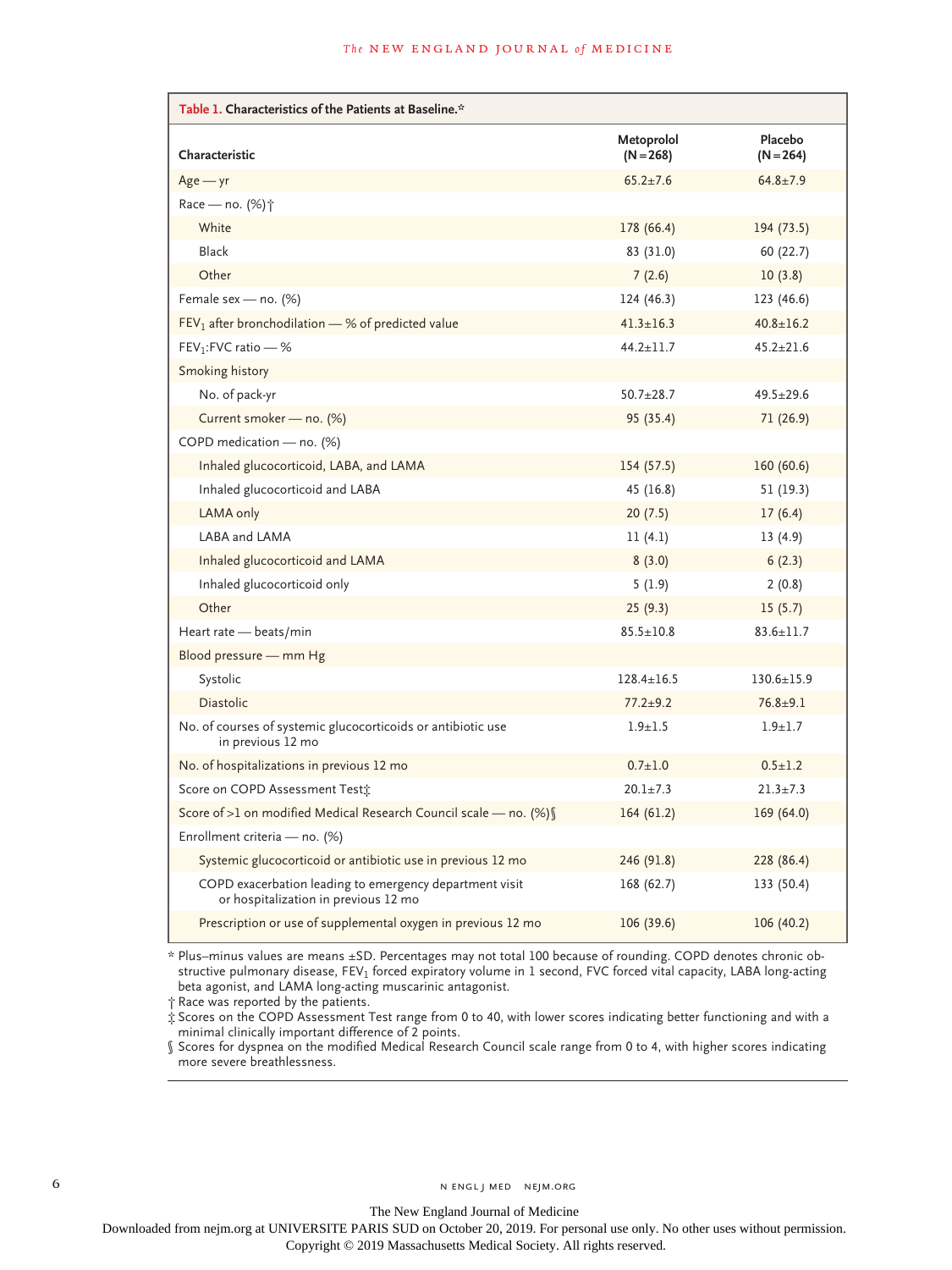(95% CI, 0.30 to 0.55) in the placebo group. The rate of overall nonfatal serious adverse events was 0.65 per person-year in the metoprolol group and 0.43 per person-year in the placebo group. Nonfatal, serious COPD exacerbations occurred at a rate of 0.43 per person-year and 0.19 per person-year, respectively (Table 3 and Table S2).

# **Other Prespecified Measures**

There were no significant between-group differences in several prespecified measurements, including the change from baseline in the  $FEV_1$ , in the 6-minute walk distance, and in the score on the St. George's Respiratory Questionnaire (Figs. S4, S5, and S6). The patients in the metoprolol group had a greater increase (indicating worse control) from baseline in the score on the COPD Assessment Test than those in the placebo group, with a difference of 1.13 points (95% CI, 0.06 to 2.20) at day 112 and a difference of 1.47 points (95% CI, 0.32 to 2.62) at day 336 (Fig. S7). The metoprolol group also had a greater increase in SOBQ scores from baseline, indicating a worsening in shortness of breath. The betweengroup difference in the change from baseline was 3.47 points (95% CI, 0.42 to 6.52) at day 112 and 4.80 points (95% CI, 1.52 to 8.07) at day 336 (Fig. S8).

# **Adverse Events and Discontinuations**

We observed no evidence of between-group differences in the frequency of patient-reported adverse events that were potentially related to metoprolol (Table S3). Patients in the metoprolol group had a lower mean heart rate than those in the placebo group (difference, 6 to 10 beats per minute) (Fig. S9). Smaller and less consistent effects were seen for systolic and diastolic blood pressure. The discontinuation of metoprolol or placebo occurred more frequently in the metoprolol group than in the placebo group (11.2% vs. 6.1%). The most common reason for discontinuation was an increase in respiratory symptoms (Table S4).

# Discussion

In this prospective, multicenter, randomized trial, we did not find evidence of a difference in the that beta-blockers reduce the risks of exacerba-



**B Freedom from Severe or Very Severe Exacerbation of COPD**



**Figure 2. Exacerbations of Chronic Obstructive Pulmonary Disease (COPD).** Panel A shows the Kaplan–Meier estimate of freedom from exacerbation of COPD in the two trial groups. The median time until the first exacerbation was 202 days in the metoprolol group and 222 days in the placebo group. Panel B shows the probability of freedom from either a severe exacerbation (leading to hospitalization) or a very severe exacerbation (leading to hospitalization with intubation and mechanical ventilation). Severe or very severe exacerbations occurred in 26.1% of the patients in the metoprolol group

risk of COPD exacerbation between the metoprolol group and the placebo group, although the use of metoprolol was associated with a higher risk of exacerbation leading to hospitalization. These results differ from previously reported findings from observational studies suggesting

n engl j med nejm.org 7

The New England Journal of Medicine

Downloaded from nejm.org at UNIVERSITE PARIS SUD on October 20, 2019. For personal use only. No other uses without permission.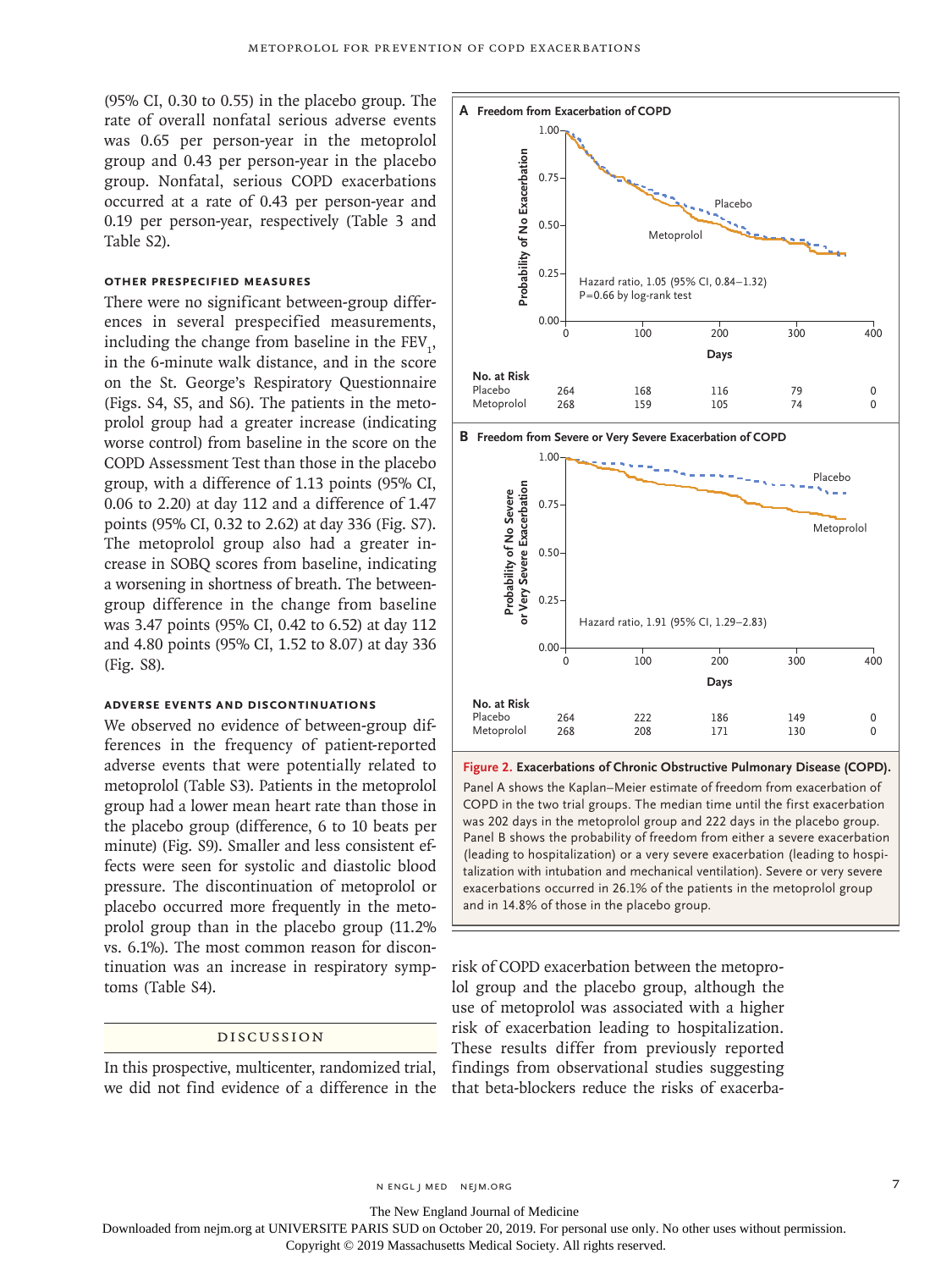#### **The NEW ENGLAND JOURNAL of MEDICINE**

| Table 2. Rate of Exacerbation of COPD, According to Severity. |                      |                         |        |                         |                     |  |  |  |
|---------------------------------------------------------------|----------------------|-------------------------|--------|-------------------------|---------------------|--|--|--|
| Severity of Exacerbation                                      | Metoprolol (N = 268) |                         |        | Placebo $(N = 264)$     | Rate Ratio (95% CI) |  |  |  |
|                                                               | Events               | Rate (95% CI)           | Events | Rate (95% CI)           |                     |  |  |  |
|                                                               | no.                  | no. of events/person-yr | no.    | no. of events/person-yr |                     |  |  |  |
| Any severity                                                  | 289                  | $1.40(1.21-1.61)$       | 272    | $1.33(1.15-1.54)$       | $1.05(0.85 - 1.28)$ |  |  |  |
| Mild                                                          | 163                  | $0.78(0.65 - 0.94)$     | 178    | $0.88(0.74 - 1.05)$     | $0.89(0.69 - 1.15)$ |  |  |  |
| Moderate                                                      | 34                   | $0.17(0.11-0.25)$       | 36     | $0.18(0.12 - 0.26)$     | $0.94(0.53 - 1.65)$ |  |  |  |
| Severe                                                        | 81                   | $0.40(0.30 - 0.52)$     | 55     | $0.26(0.19 - 0.36)$     | $1.51(1.00-2.29)$   |  |  |  |
| Very severe                                                   | 11                   | $0.05(0.03 - 0.10)$     | 3      | $0.01(0.00 - 0.05)$     | $3.71(1.10-16.98)$  |  |  |  |
| Moderate or greater                                           | 126                  | $0.62$ (0.50-0.77)      | 94     | $0.45(0.35 - 0.58)$     | $1.36(0.98 - 1.91)$ |  |  |  |
| Severe or very severe                                         | 92                   | $0.45(0.35 - 0.58)$     | 58     | $0.28(0.21 - 0.38)$     | $1.63$ (1.10-2.42)  |  |  |  |

| Table 3. Nonfatal and Fatal Serious Adverse Events.*    |                      |                     |          |  |  |  |
|---------------------------------------------------------|----------------------|---------------------|----------|--|--|--|
| Event                                                   | Metoprolol (N = 268) | Placebo $(N = 264)$ | P Value; |  |  |  |
| Nonfatal adverse events - no. of events per person-yri: |                      |                     |          |  |  |  |
| All events                                              | 0.650                | 0.430               | 0.07     |  |  |  |
| Cardiovascular event                                    |                      |                     |          |  |  |  |
| Myocardial infarction                                   | 0.009                | 0.004               | 0.51     |  |  |  |
| Heart failure                                           | 0.008                | 0.014               | 0.57     |  |  |  |
| Stroke                                                  | 0.004                | 0.008               | 0.65     |  |  |  |
| Arrhythmias                                             | 0.012                | 0.008               | 0.71     |  |  |  |
| Hypotension                                             | 0                    | 0.004               | 0.31     |  |  |  |
| Other cardiovascular event                              | 0.004                | 0.004               | 0.99     |  |  |  |
| Respiratory event                                       |                      |                     |          |  |  |  |
| COPD exacerbation                                       | 0.430                | 0.190               | 0.02     |  |  |  |
| Pneumonia                                               | 0.084                | 0.057               | 0.34     |  |  |  |
| Other respiratory event                                 | 0.020                | 0.004               | 0.16     |  |  |  |
| Fatal events - no. of patients $(\%) \P$                |                      |                     |          |  |  |  |
| All events                                              | 11(4.1)              | 5(1.9)              | 0.14     |  |  |  |
| COPD                                                    | 7(2.6)               | 1(0.4)              |          |  |  |  |
| Sudden cardiac death                                    | 0                    | 1(0.4)              |          |  |  |  |
| Lung cancer                                             | 1(0.4)               | $\mathbf 0$         |          |  |  |  |
| Sepsis                                                  | 1(0.4)               | 1(0.4)              |          |  |  |  |
| Unknown                                                 | 1(0.4)               | 2(0.8)              |          |  |  |  |
| Other                                                   | 1(0.4)               | $\mathbf{0}$        |          |  |  |  |

\* Listed are adverse events that were reported as serious by the investigator.

† For nonfatal adverse events, P values were calculated by Student's t-test. For fatal adverse events, the P value for the overall between-group comparison was calculated by the log-rank test; P=0.17 by Fisher's exact test for the overall comparison among the causes of death.

‡ Nonfatal events are reported as rates per person-year because the patients could have had more than one event. A complete list of nonfatal serious adverse events is provided in Table S2.

§ COPD exacerbations that are listed here may not meet the protocol-defined criteria for the primary end point.

¶ After the treatment period, three additional deaths occurred in the metoprolol group (two from COPD and one from pneumonia) and four in the placebo group (one from COPD, one from lung cancer, and two from unknown causes).

The New England Journal of Medicine

Downloaded from nejm.org at UNIVERSITE PARIS SUD on October 20, 2019. For personal use only. No other uses without permission.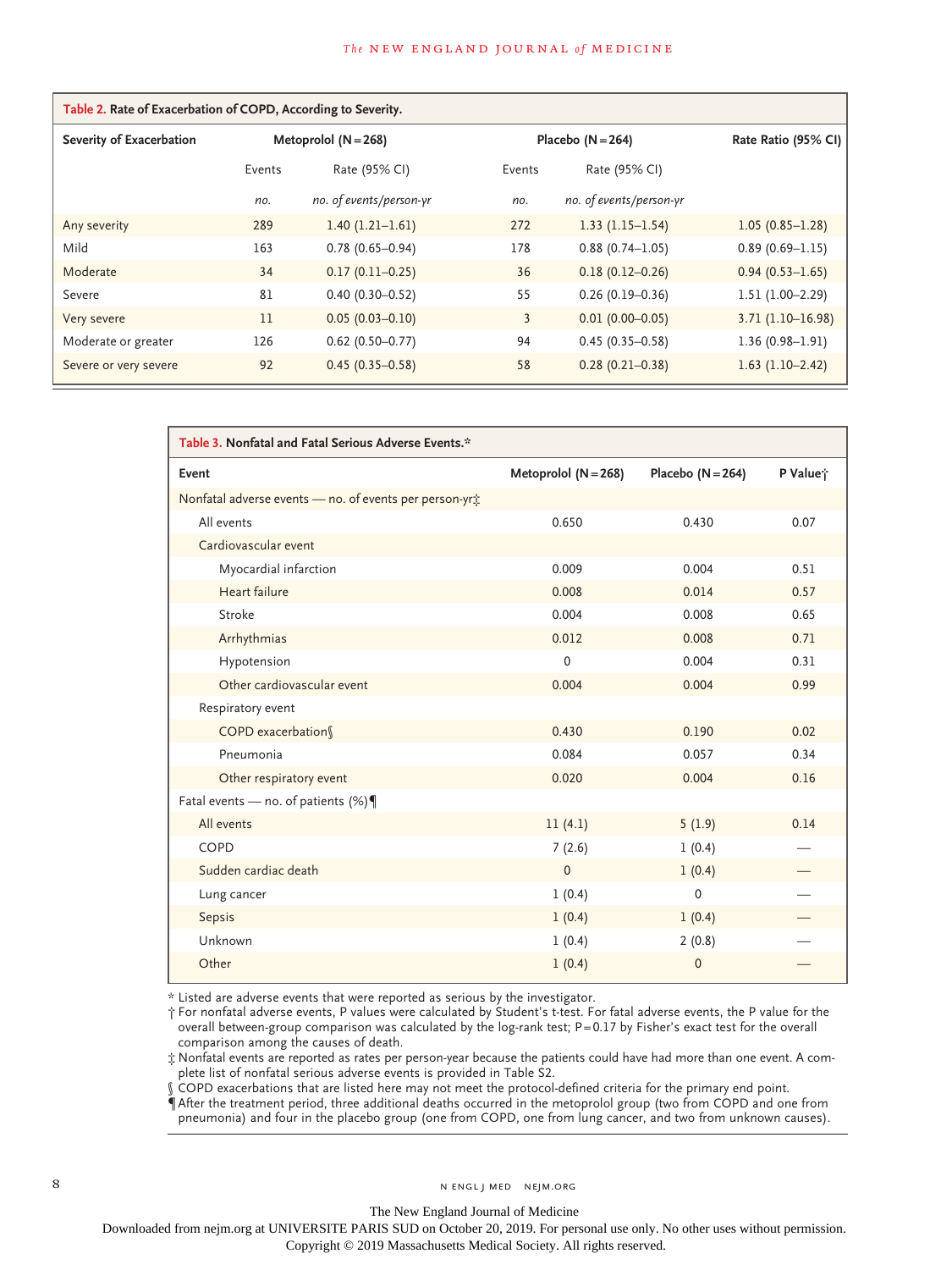tion and death from any cause in patients with COPD.17-19 A meta-analysis of 9 studies showed that patients taking beta-blockers had a lower risk of COPD-related death than those not taking beta-blockers (relative risk, 0.69; 95% CI, 0.62 to 0.78).18 Another meta-analysis of 15 studies also showed a lower risk of death from any cause (relative risk, 0.72; 95% CI, 0.63 to 0.83) or from COPD exacerbation (relative risk, 0.63; 95% CI,  $0.57$  to  $0.71$ ).<sup>19</sup> These observational studies have methodologic limitations inherent to their design, including the possibility of residual confounding and immortal time bias, which may have had an effect on the findings.<sup>21</sup>

A primary concern about the use of betablockers in patients with COPD is that the drugs may cause a worsening in lung function. We did not observe this effect, and none was reported in a meta-analysis on the subject. $35$  We also found no evidence of between-group differences in the 6-minute walk distance or in patients' reports of possible beta-blocker side effects. However, metoprolol was associated with worsening of dyspnea and of the overall burden of COPD symptoms, as measured by the shortnessof-breath questionnaire and the COPD Assessment Test (although not on the St. George's Respiratory Questionnaire). In addition, more discontinuations occurred in the metoprolol group than in the placebo group, which suggests the presence of adverse respiratory effects not captured by spirometry.

Our trial has several limitations. First, although the investigators and patients were unaware of trial-group assignments, it was not possible to fully blind the effects of beta blockade, which resulted in reductions in heart rate and blood pressure. Second, our trial population

had moderate or severe COPD with a high prevalence of supplemental oxygen use and previous hospitalization for COPD. Thus, we do not know whether our results would apply to patients with mild airflow obstruction or a lower exacerbation risk. Third, in part because the trial was stopped early, we had limited power to detect differences in the risk of severe exacerbation between subgroups and could not identify specific factors that predisposed patients to adverse outcomes when treated with metoprolol. Fourth, we do not know whether these results would be similar for other cardioselective beta-blockers or for noncardioselective agents, although concern regarding adverse respiratory effects is greater with the latter.<sup>36</sup> Finally, we did not enroll patients who had a proven indication for the use of a betablocker or who were already taking the drugs, so our results do not inform the risk of COPD exacerbations with metoprolol in such patients.

The risk of exacerbations of COPD was similar in the metoprolol group and the placebo group among patients with moderate or severe COPD who were at increased risk for exacerbations and had no proven indication for betablockers. Although observational studies have suggested that the benefits of beta-blockers in patients with recent myocardial infarction and heart failure extend to those with COPD,<sup>15,19</sup> this hypothesis has not been prospectively confirmed, and randomized trials to determine the overall risk–benefit ratio in such patients may be needed.

Supported by a grant (W81XWH-15-1-0705) from the Department of Defense.

A data sharing statement provided by the authors is available with the full text of this article at NEJM.org.

Disclosure forms provided by the authors are available with the full text of this article at NEJM.org.

#### **Appendix**

The New England Journal of Medicine

Downloaded from nejm.org at UNIVERSITE PARIS SUD on October 20, 2019. For personal use only. No other uses without permission.

The authors' full names and academic degrees are as follows: Mark T. Dransfield, M.D., Helen Voelker, B.A., Surya P. Bhatt, M.D., Keith Brenner, M.D., Richard Casaburi, M.D., Carolyn E. Come, M.D., J. Allen D. Cooper, M.D., Gerard J. Criner, M.D., Jeffrey L. Curtis, M.D., MeiLan K. Han, M.D., Umur Hatipoğlu, M.D., Erika S. Helgeson, Ph.D., Vipul V. Jain, M.D., Ravi Kalhan, M.D., David Kaminsky, M.D., Robert Kaner, M.D., Ken M. Kunisaki, M.D., Allison A. Lambert, M.D., Matthew R. Lammi, M.D., Sarah Lindberg, M.P.H., Barry J. Make, M.D., Fernando J. Martinez, M.D., Charlene McEvoy, M.D., Ralph J. Panos, M.D., Robert M. Reed, M.D., Paul D. Scanlon, M.D., Frank C. Sciurba, M.D., Anthony Smith, M.D., Peruvemba S. Sriram, M.D., William W. Stringer, M.D., Jeremy A. Weingarten, M.D., J. Michael Wells, M.D., Elizabeth Westfall, M.P.H., Stephen C. Lazarus, M.D., and John E. Connett, Ph.D.

The authors' affiliations are as follows: the Lung Health Center, University of Alabama at Birmingham (M.T.D., S.P.B., J.M.W., E.W.), and Birmingham Veterans Affairs (VA) Medical Center (M.T.D., J.A.D.C., J.M.W.) — both in Birmingham; the University of Minnesota (H.V., E.S.H., S.L., J.E.C.) and the Minneapolis VA Medical Center (K.M.K.), Minneapolis, HealthPartners Minnesota, Bloomington (C.M.), and Mayo Clinic, Rochester (P.D.S.) — all in Minnesota; New York–Presbyterian (NYP)–Columbia University Medical Center (K.B.), NYP–Weill Cornell Medical Center (R. Kaner, F.J.M.), NYP–Queens Medical Center (A.S.), and NYP–Brooklyn Methodist Medical Center (J.A.W.) — all in New York; Lundquist Institute for Biomedical Innovation at Harbor–UCLA Medical Center, Los Angeles (R.C., W.W.S.), the University of California, San Francisco–Fresno, Fresno (V.V.J.), and the University of California, San Francisco, San Francisco (S.C.L.) — all in California; Brigham and Women's Hospital, Boston (C.E.C.); Temple University School of Medicine, Philadelphia